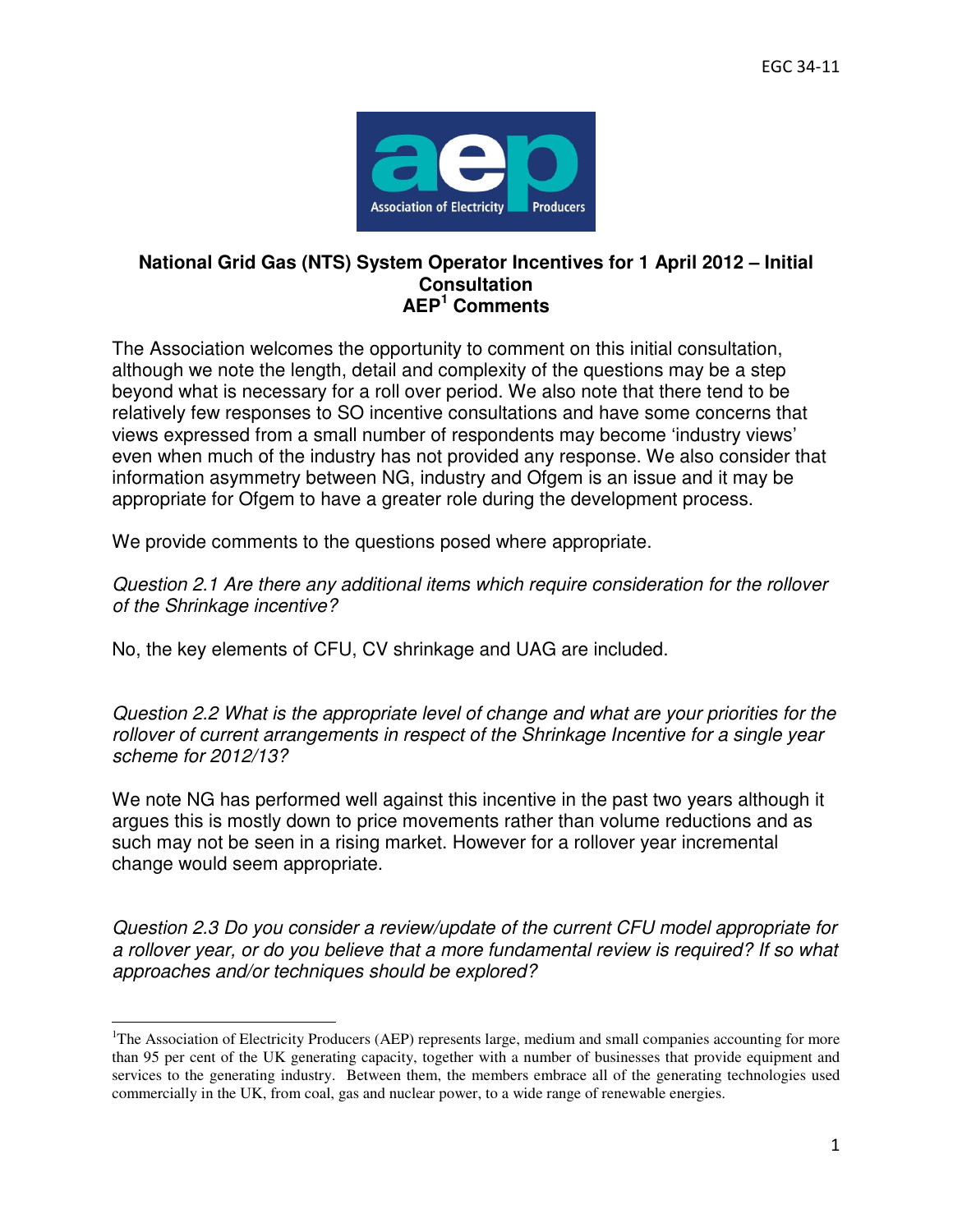A review of the current model would seem appropriate for a rollover year so long as it includes the relevant drivers of CFU for setting the target.

Question 2.4 Do you consider TBE base case at seasonal normal demand remains an appropriate supply-demand scenario assumption for CFU target setting?

Yes, but nothing else is suggested.

Question 2.5 Do you believe it is necessary to review the CFU adjuster? If so, should this be an update of the current values or a revision of the methodology itself?

NG have reported that the CFU adjuster has worked well in the past to account for variations in flows at St Fergus but is beginning to observe that the linear relationship is beginning to break down at lower St Fergus flows. In this context we would agree that a revision of the methodology would seem appropriate.

Question 2.6 Are the latest programmed dates for the installation of electric drive compressors an appropriate basis for the disaggregation of the baseline CFU target into gas and electric target volumes? If not, what do you believe would be the appropriate basis?

As this seems to be the latest available information it would seem appropriate to use these dates, else it's not clear what other approach would form a reasonable alternative.

Question 2.7 In respect of the Shrinkage procurement incentive, do you believe that it remains appropriate for the UAG component of the gas volume target to continue to be based upon net outturn volumes?

Our understanding is that the UAG incentive is based on absolute / gross values i.e the sum on each day irrespective of whether it is positive or negative. We consider this approach should continue for the rollover period due to the misallocation of costs this represents.

Question 2.8 Do you believe it is appropriate to maintain the mechanism that enables exclusions (for specific CV risks that cannot be mitigated economically) to be identified within the current incentive structure? If not, how should these risks be accommodated within the incentive structure?

We consider it is appropriate to maintain these exclusions since it is only appropriate to set incentives that the party being incentivised has influence to control the outcome. However we note that this element has not been used in recent years, but represents a low probability high impact event if such scenario were to occur.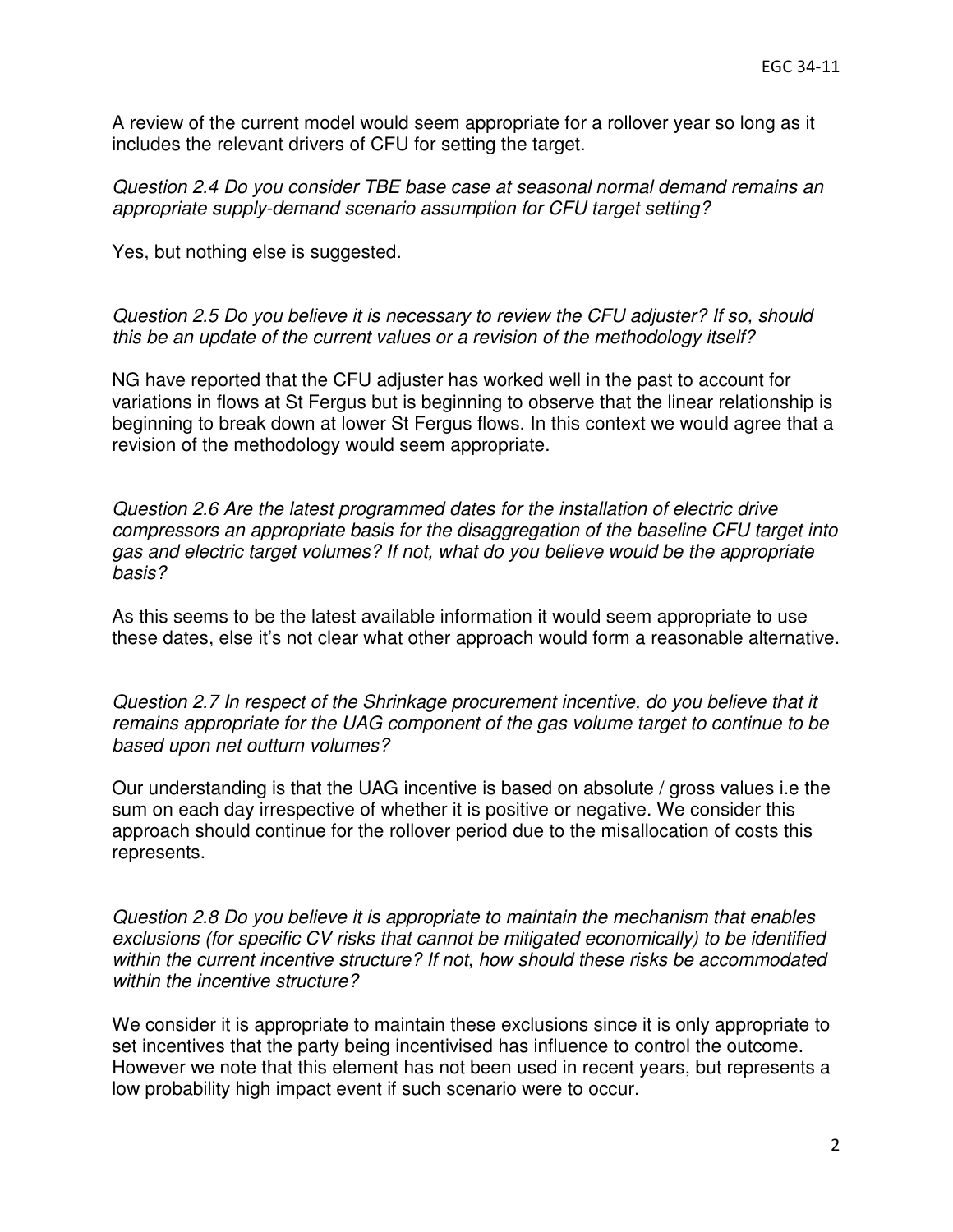Question 2.9 Do you believe that swing is an incremental cost for which there should be an allowance in addition to the benchmark price?

Yes

Question 2.10 Is the current ex-ante market benchmark approach appropriate for the purposes of a one year rollover? If not, what alternative arrangements do you believe are appropriate?

In the interests of simplicity for the rollover this seems appropriate.

Question 2.11 Do you believe it is appropriate to review the ECRP reference price uplift?

The price setting process should to some extent mirror the contracting options available to NG. We would expect that as NG becomes a larger customer, as more electric drive compressors are commissioned, that more sophisticated risk management options would become available to it. However for the rollover period only minimal change should be considered.

## Question 2.12 Do you believe it remains appropriate for the ECRP reference period within the rollover arrangements retain a bias to prompt price?

Where there is short term volume uncertainty continuation of a prompt price element would seem appropriate if this is reflected in contracting arrangements.

Question 2.13 What do you consider is an appropriate incentive treatment of the TNUoS, DUoS and CRCEES costs?

......

Question 2.14 Do you think it is appropriate to have a bespoke environmental dimension to the NTS Shrinkage incentive? If yes, do you believe it is appropriate to review the adjustment for the shadow price of carbon within the 2012- 13 scheme to ensure the appropriate level of interaction with environmental legislation?

........

Question 3.1 Do you believe that National Grid has a central role in the minimisation of UAG volumes? If not, who do you believe should take this role?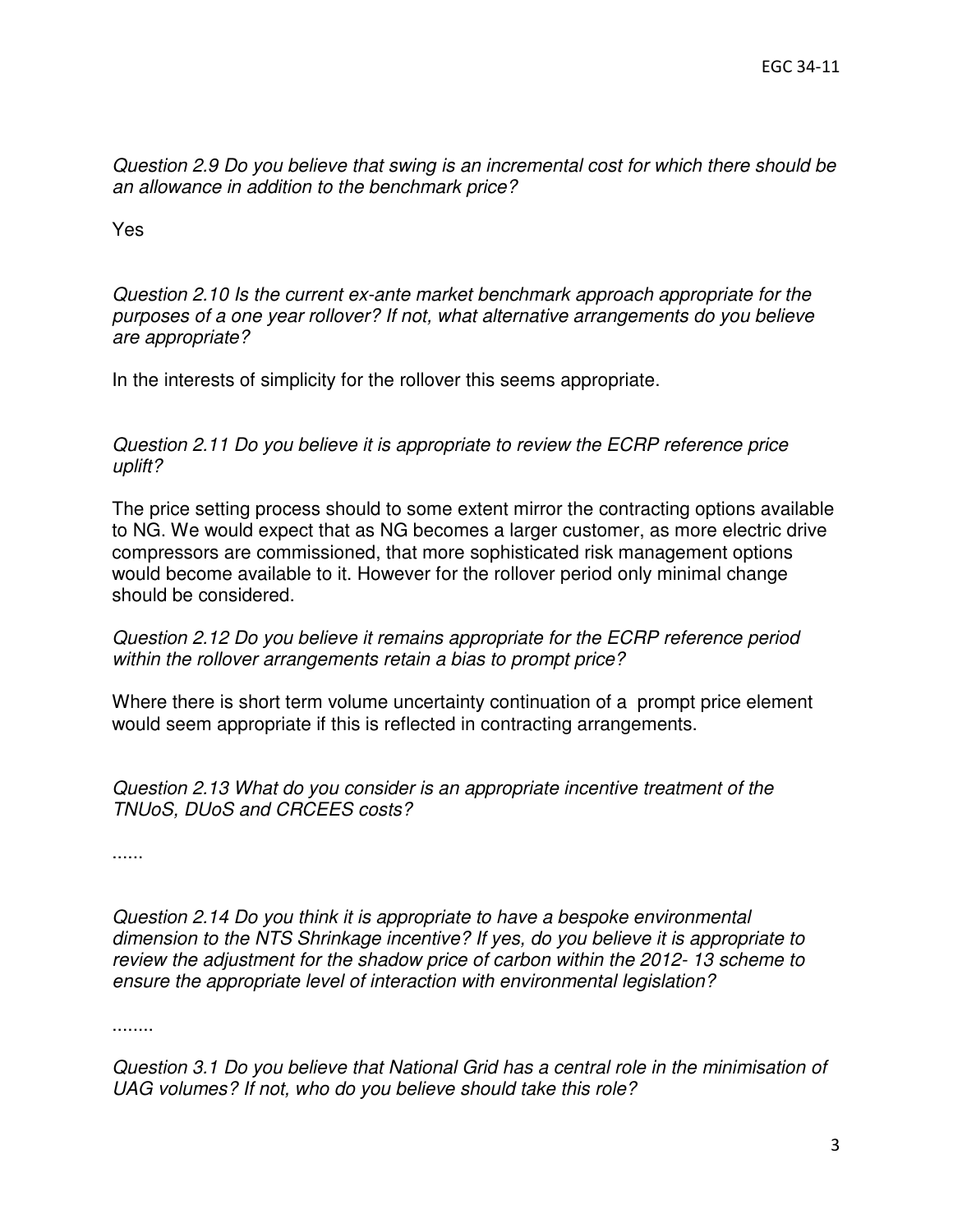Yes, no one else is better placed to seek to better understand and improve the UAG position. That said we do recognise the work NG has undertaken as detailed in its letter of 16 June to identify possible causes of UAG, clearly there has been some success here. Although we do accept that some level of UAG is an inevitable feature of a large complex network.

Question 3.2 If you consider that National Grid has a central role to play, do you believe that National Grid should be incentivised to perform this role or should it be subject to a funded obligation?

We believe NG should continue to be incentivised. We note that from 2001/02 to 2007/08 gross UAG was below 3,000GWh<sup>2</sup> whilst in 2003/04 the net position was negative. Whilst in recent years the gross UAG is now more than double the historic position, with the net position being large and positive leading to increased SO commodity charges.

Question 3.3 If an incentive were in place for UAG in 2012/13, what would an appropriate incentive structure be? For example, the current incentive scheme is based upon the absolute volume of UAG in a year.

For the rollover year the current structure would seem appropriate although it may be appropriate to reset the target level for the absolute or gross volume to a value just below the current corrected value of 5,000 GWh. A move to funded activities in this area should be considered as part of RIIO once it is better understood what those activities should be.

Question 4.1 Do you support the view that the structure of the current D-1 13:00 Demand Forecasting Incentive remains fit for purpose for incentivising National Grid to provide valued information to customers? If you do not agree with this view, do you have any views as to how the structure could be improved to apply from 1 April 2012?

The current structure remains fit for purpose

Question 4.2 Do you have any views or evidence regarding the volatility of demand in 2012/13? In addition, do you have any views on how this demand volatility will impact the Demand Forecast incentive?

l

<sup>&</sup>lt;sup>2</sup> http://www.nationalgrid.com/NR/rdonlyres/D8E0111F-5E59-4390-A6EF-

A26BA444CC28/29689/SOIncentivesInitialProposals\_v10.pdf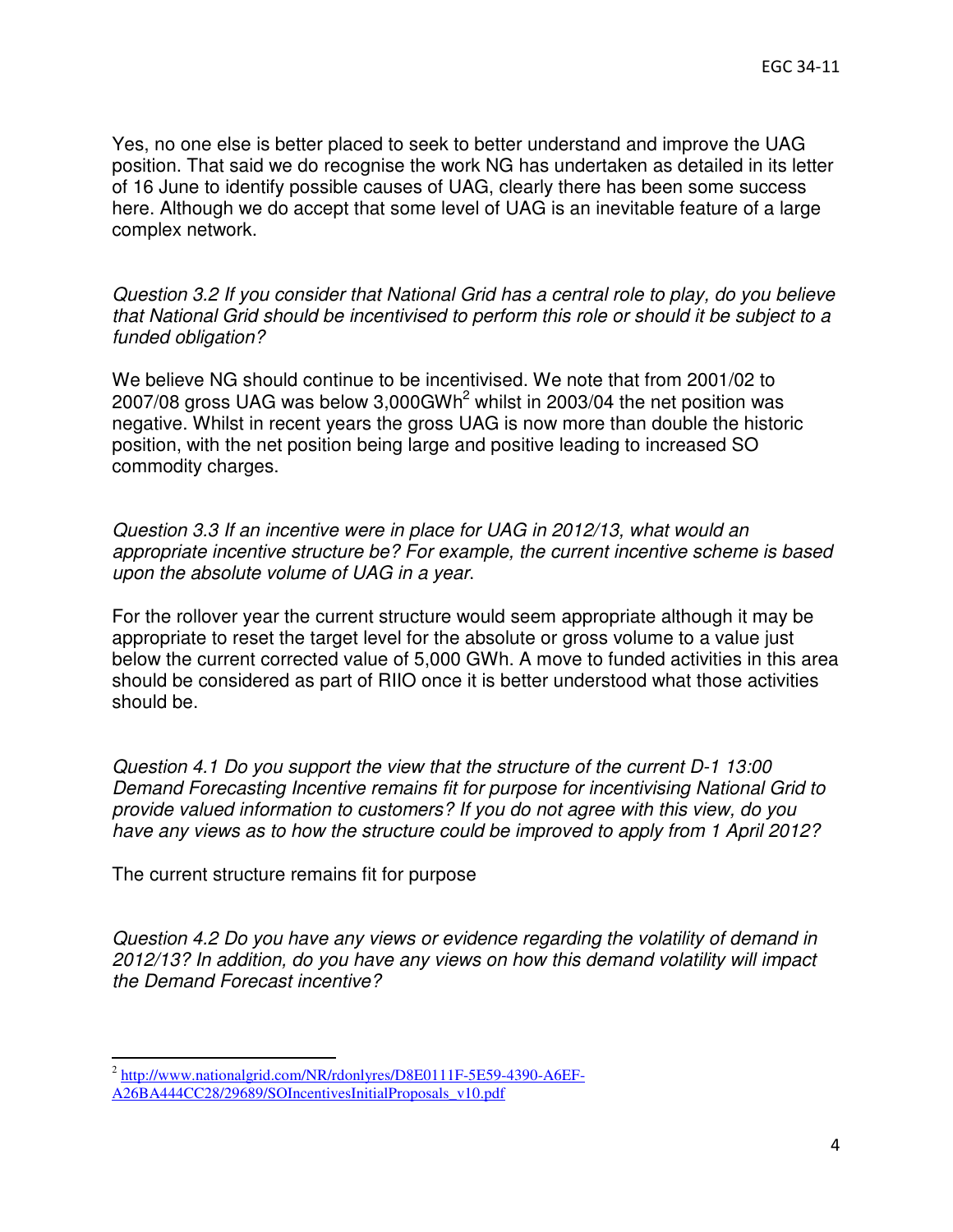The Association has no evidence on this but wonders whether the demand volatility is linked to weather volatility, NG may wish to explore this

Question 4.3 If National Grid was able to improve its demand forecasts, how would this impact on your business?

........

Question 4.4 Do you agree with the analysis we propose to undertake in order to review the annual error target as described in paragraph 140 above? If you do not agree with this proposed approach are you able to state which amendments or additions you consider are appropriate to this analysis?

........

Question 4.5 What value (or relative value) do you place on each of the demand forecasts?

We understand that the D-1 1300 forecast is the most valued by industry.

Question 4.6 Which of the forecast times do you believe should be incentivised?

For the rollover period this should continue as the D-1 1300 forecast.

Question 5.1 What value do users put on the data items that are published under this incentive? In particular we welcome views from small suppliers and large consumers.

The screens and data are useful for providing a summary overview of the supply demand situation and for ad hoc analysis, particularly for organisations that do not download large amounts of data routinely.

Question 5.2 Are the current target levels of website availability and timeliness of data publication appropriate?

Yes – It is desirable for information to be available when needed

Question 5.3 Do you agree with our recommendation that the structure of this Incentive should not be reviewed for the rollover year in order to allow for a more detailed focus on SO Incentive schemes effective from 1 April 2013?

Yes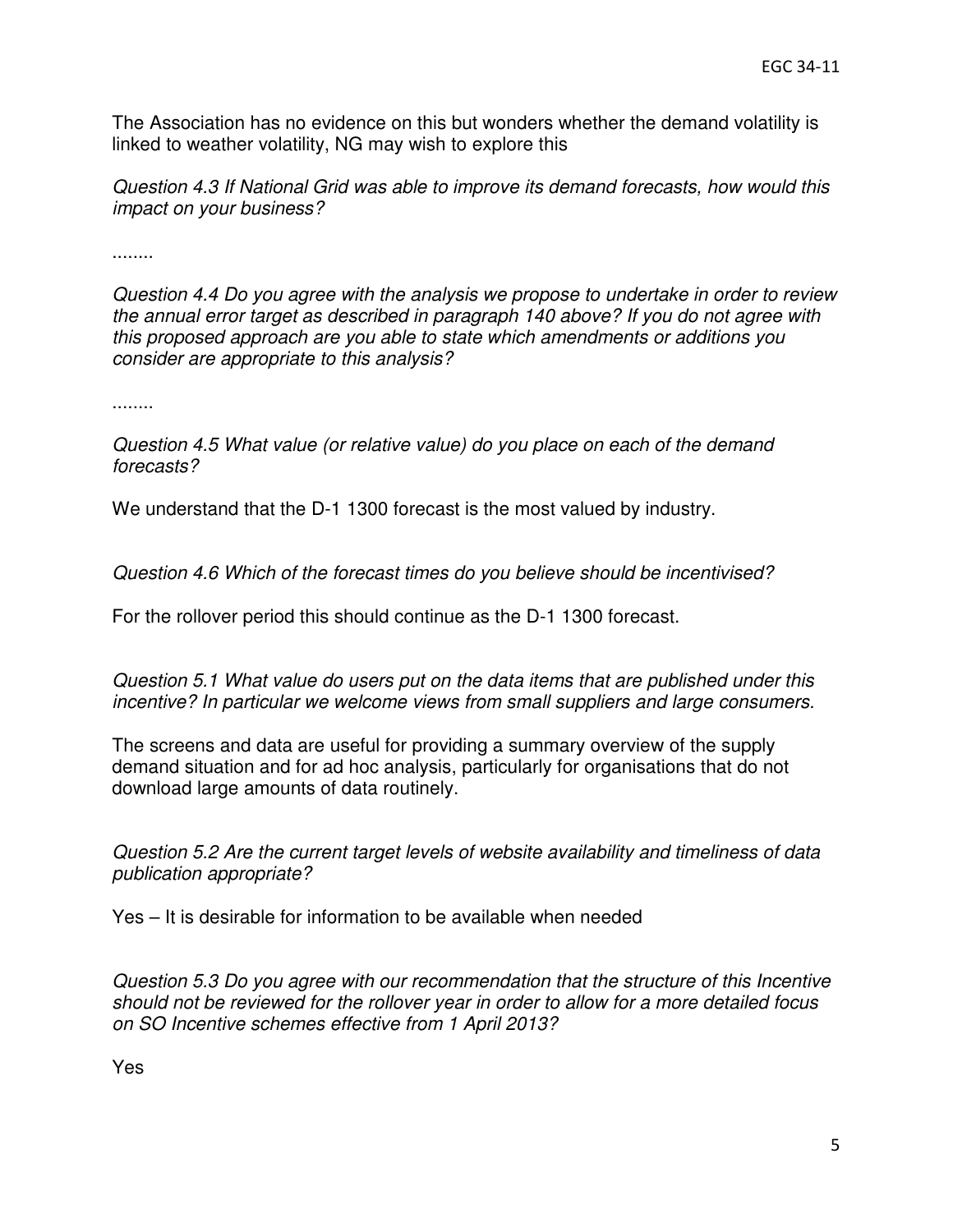Question 5.4 What information, if any, do users consider should be incentivised beyond the existing defined dataset?

........

Question 6.1 Do you support the view that the structure of the current Residual Balancing Incentive remains fit for purpose in incentivising National Grid to not enter the market where possible and minimise our impact on the market when we do enter? If you do not agree with this view, do you have any views as to how the structure could be improved to apply from 1 April 2012?

We broadly agree with this view

Question 6.2 Do you support the view that the target parameters of the PPM should be reviewed?

We consider the PPM is an important element of the incentive package given the interaction with gas wholesale market prices, and support Ofgem's view here. In each of the last three years NG has exceeded the target set and received an incentive payment. At some point we may reach a level where any further improvement is unlikely but its not apparent that point has been reached yet.

Question 6.3 Do you agree with the analysis we propose to undertake in order to review the PPM target as described in paragraph 183 above? If you do not agree with this proposed approach are you able to state which amendments or additions you consider are appropriate to this analysis?

The analysis of within day price spreads and shipper balancing behaviour at different times in the day would be interesting, but there should be caution in applying short term trends in the longer term as these may have been impacted by other factors such as demand forecasting and the severe weather at the beginning and end of 2010. We do not believe NG should try to predict any change in shipper behaviour arising from the implementation of Mod 333A until some time after this has been implemented. There were extensive discussions of this during the development of mod 333 and 333A but these were inconclusive and did not feature as part of the justification for the proposal.

## Question 6.4 Do you believe that the LPM target parameter should also be reviewed?

No, we do not consider this is necessary for the rollover.